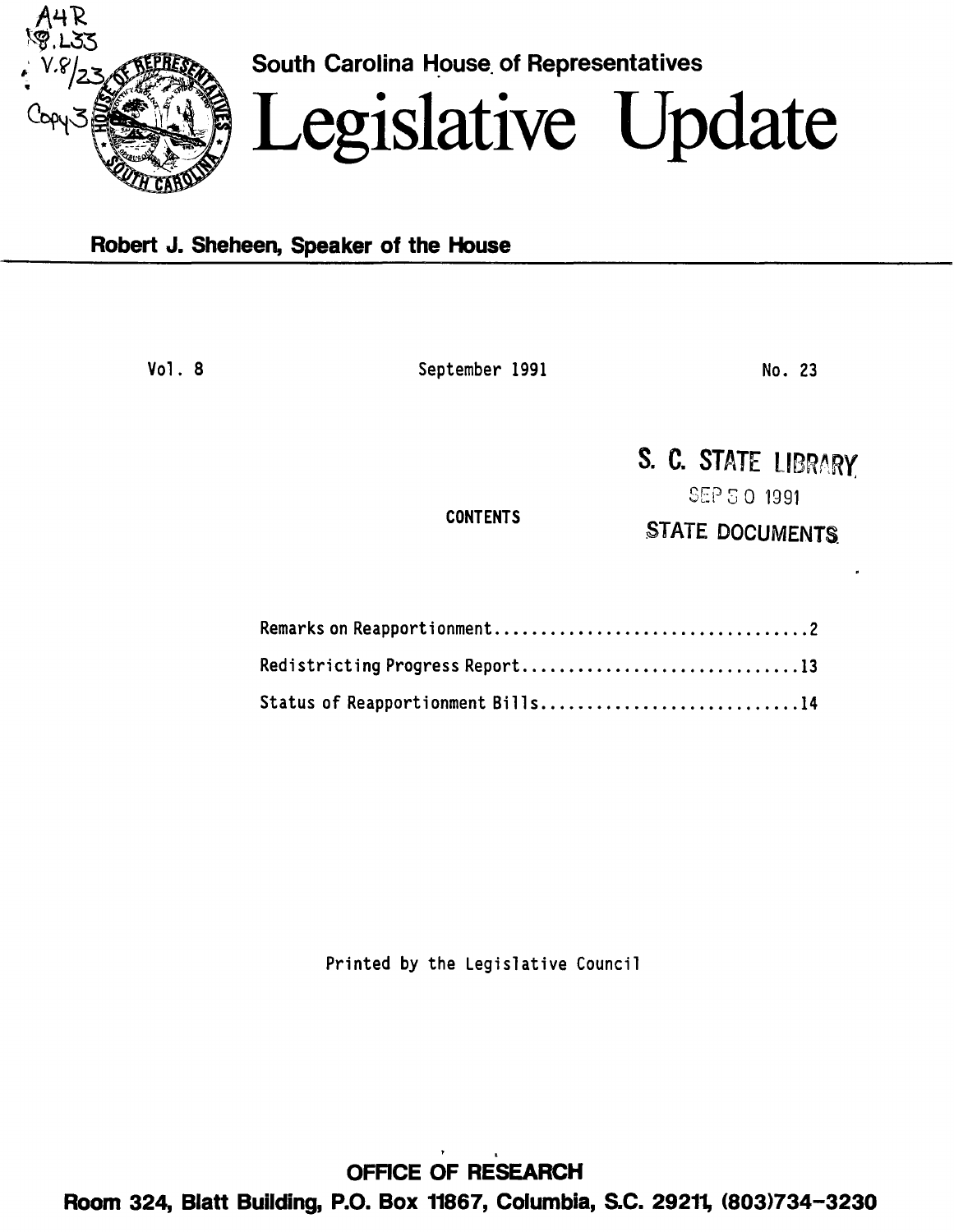$\ddot{\phantom{a}}$ •

Legislative Redistricting

The following is reprint of the speech prepared for delivery by Assistant Attorney General John R. Dunne of the U.S. Justice Department's Civil Rights Division. These remarks, entitled "Reapportionment," were made in August at the annual meeting of the National Conference of State Legislatures held in Orlando, Fla. Thanks to the NCSL for providing a copy of this speech.

It's a distinct pleasure to address this conference on reapportionment -- a topic which has special meaning to me both in my present position and as a former state legislator who served a good long time in the New York State Senate. I remember well, having to endure with anxiety what seemed like an interminable wait while the practitioners of the arcane science -- electoral redistricting- - performed their mystical handiwork and determine my political survival. The outcome, as you well know, could, and did, cost a fair share of officeholders their jobs.

I was first elected during a special election held to implement a redistricting plan required by the Supreme Court's "one-man, onevote" ruling. Later, I watched -- often quite nervously -- as my<br>district was repeatedly redrawn to reflect the results of both the<br>1970 and the 1980 Censuses. Thus, although I now play a very different role, I have not forgotten what it's like to be in your<br>shoes as you prepare for the legislative and congressional<br>redistrictings that lie ahead -- a task which, due to legal and technological developments, is perhaps the most difficult and controversial that it has ever been.

To help you in that process -- and keep in mind, I am from Washington and I'm here to help you -- I want to talk about the Civil Rights Divisions and our role in enforcing the Voting Rights<br>Act.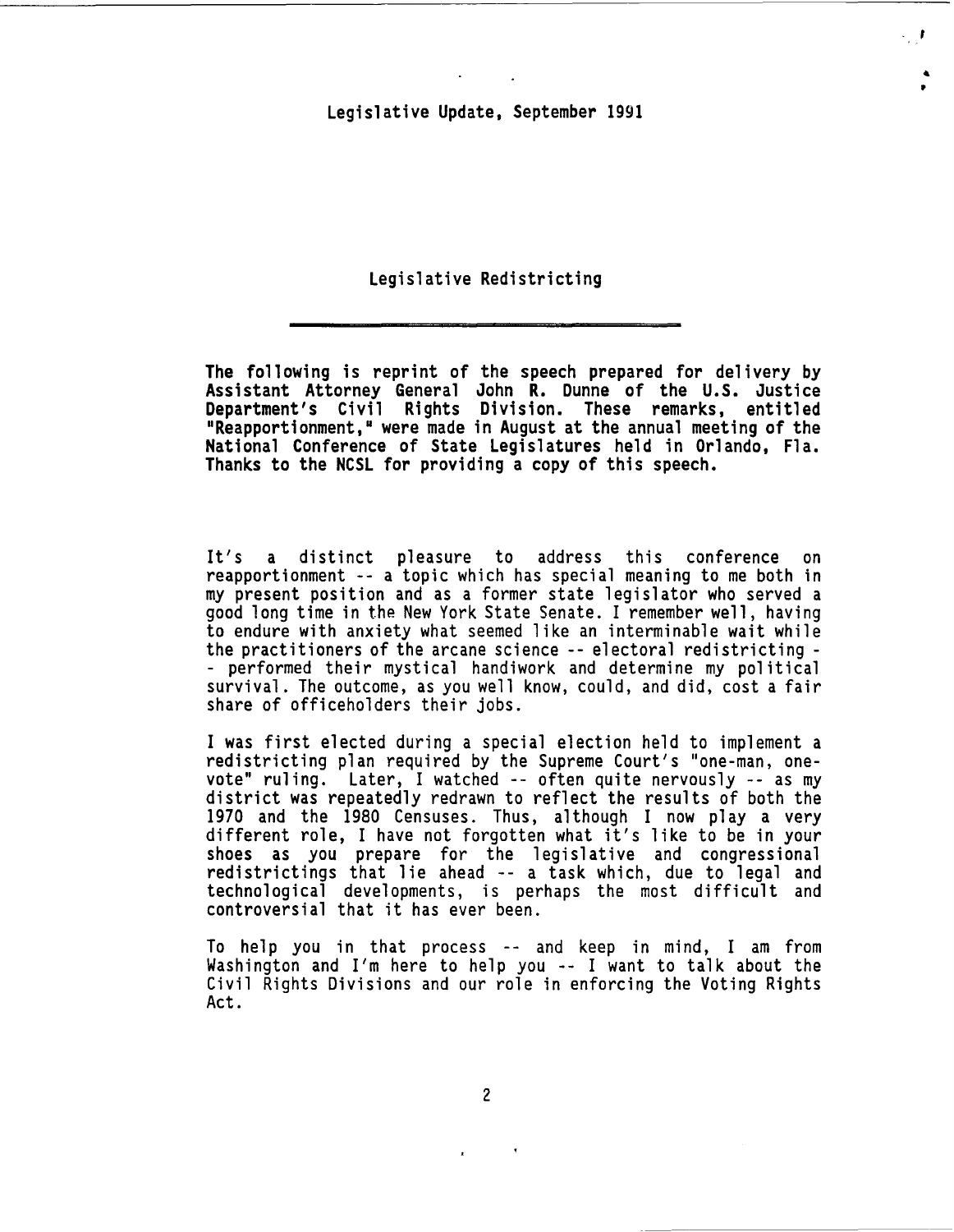The Voting Rights Act, was enacted over 25 years ago in response to a long and sorry history of oppression of racial minorities, was passed for one very special purpose: To eliminate the cornerstone<br>of that system of oppression by outlawing all racially discriminatory voting rules, so that minorities in this nation would<br>be able to attain their fair share of political power and thereby gain the ability not only to protect themselves from other forms of oppression, but to advance their interests through the political process, as well.

There are two sections of the Voting Rights Act which have a direct impact on the redistricting process and, by their combined effect, require compliance by every state in the Union:

First, under Section 5 -- the pre-clearance section -- redistricting plans from certain specific states /1/ or local jurisdictions /2/ must be reviewed -- either by a three-judge Federal District Court in Washington or by the Department of Justice -- to determine whether the state has proven, as it must, that the plan satisfies the mandate of the Voting Rights Act, namely, that it be free of racially discriminatory purpose and effect. Following the 1980<br>Census, we imposed Section 5 objections to and refused to pre-clear 24 statewide congressional and legislative redistrictings. Most of<br>the objections involved the dilution of minority voting strength through either the fragmentation or the packing of a politically<br>cohesive and geographically concentrated racial or language<br>minority, coupled with the state's failure to prove that the<br>dilution was not motivated, at least discriminatory purpose. In not one instance has the three judge court reversed a pre-clearance objection issued by the Justice Department. Thus, the experience has clearly established that covered jurisdictions must satisfy the Civil Rights Division that plans comply with the statutory and constitutional requirements for racial fairness <u>before</u> they can put<br>them into effect. As a result, Section 5 have proven to be a potent weapon in fighting racially discriminatory reapportionment plans.

I should also tell you that if a jurisdiction were to commence a declaratory judgment action before a three-judge Federal District Court in Washington, D.C. in order to secure pre-clearance, rather than following the conventional, quicker, and less formal procedure<br>of administrative pre-clearance, we would treat the action as we would any adversarial proceeding. We would be prepared to engage in extensive discovery, including interrogatories, requests for production of documents and depositions. We would force the state to meet its burden of proof at trial, subject its witnesses to and, in short, litigate the case to the fullest extent necessary to make certain that the submitting jurisdiction met its burden under the law.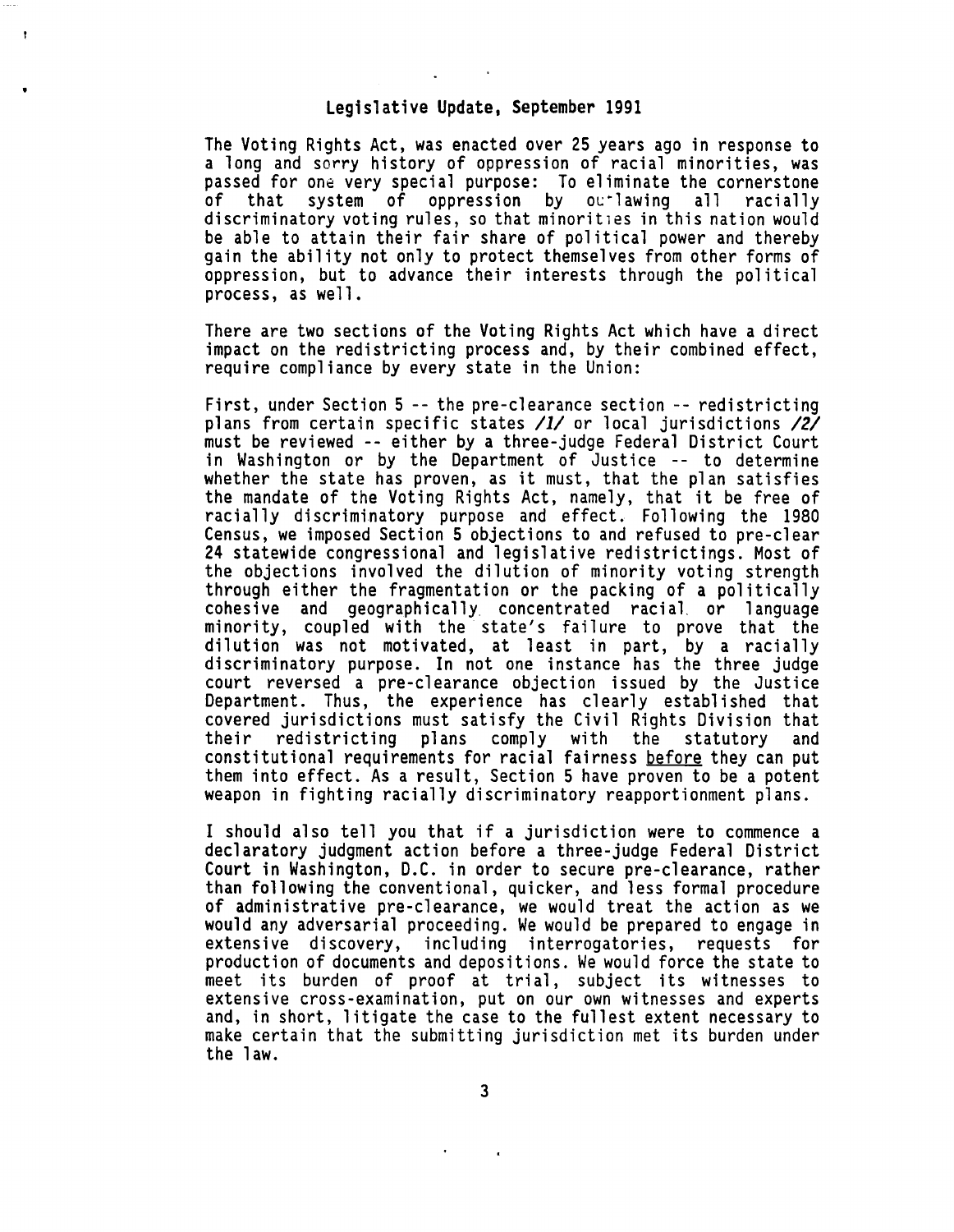With those basic principles in mind for Section 5 pre-clearance, let. us look at Section 2 of the Voting Rights Act which requires that all redistricting plans across the country -- not merely in those that are subject to Section 5 -- provide minority citizens with equal opportunity to participate in the political process and the opportunity to elect representatives of their choice. As Congress made clear in the 1982 amendments to the Voting Rights Act, and as the Supreme Court reiterated in 1986 in Thornburgh V. Gingles when it first construed those amendments, this means that proof of intentional discrimination is not required to vitiate a plan -- a redistricting plan violates the Voting Rights Act if it simply has a discriminatory result. Thus, the relevant legal standard today is whether the redistricting plan results in discrimination, even if those who drew and approved the lines had no discriminatory intent and thought they were creating districts that were fair to all<br>minorities. Either infirmity, discriminatory purpose or minorities. Either infirmity, discriminatory purpose <u>or</u><br>discriminatory-result, is sufficient to condemn a plan. Clearly, then, the difficulty of the redistricting task is immense and we in the Civil Rights Division stand ready to help you in any way we can in this effort.

Let me turn first to some practical considerations in the administration of the Voting Rights Act. Our best estimate is that<br>the department will receive over 1,000 submissions of redistricting plans before the end of the year, with an even greater number in the years that follow. At the same time, we plan to exercise our authority under Section 2 and examine plans adopted in states that are not subject to Section 5 review. Although redistricting in response to a decennial census is hardly new, the process, this time around, is unlike any other we have seen, due to all of the legal, social and technological advances that have occurred during the past decade. In preparation for reviewing these plans, we have acquired<br>the most up-to-date, state of the art computer hardware and software. Thus, we are prepared to handle what could be an avalanche of complex proposals. In addition, we have a seasoned team of Voting Rights experts, led by two veterans each with 30 years experience, who have been though two rounds of decennial redistrictings. Thus, we have the troops and the equipment to take on what might be dubbed: "Redistricting Storm!"

Let me just note a few of the changes that will affect virtually every reapportionment plan in the nation.

First: In most parts of the country, the question is no longer<br>whether the voices of racial and language minorities will be heard in the redistricting process. They will. As a result of the progress that has been made since the passage of the Voting Rights Act, black, Hispanic and other minority legislators have taken their

4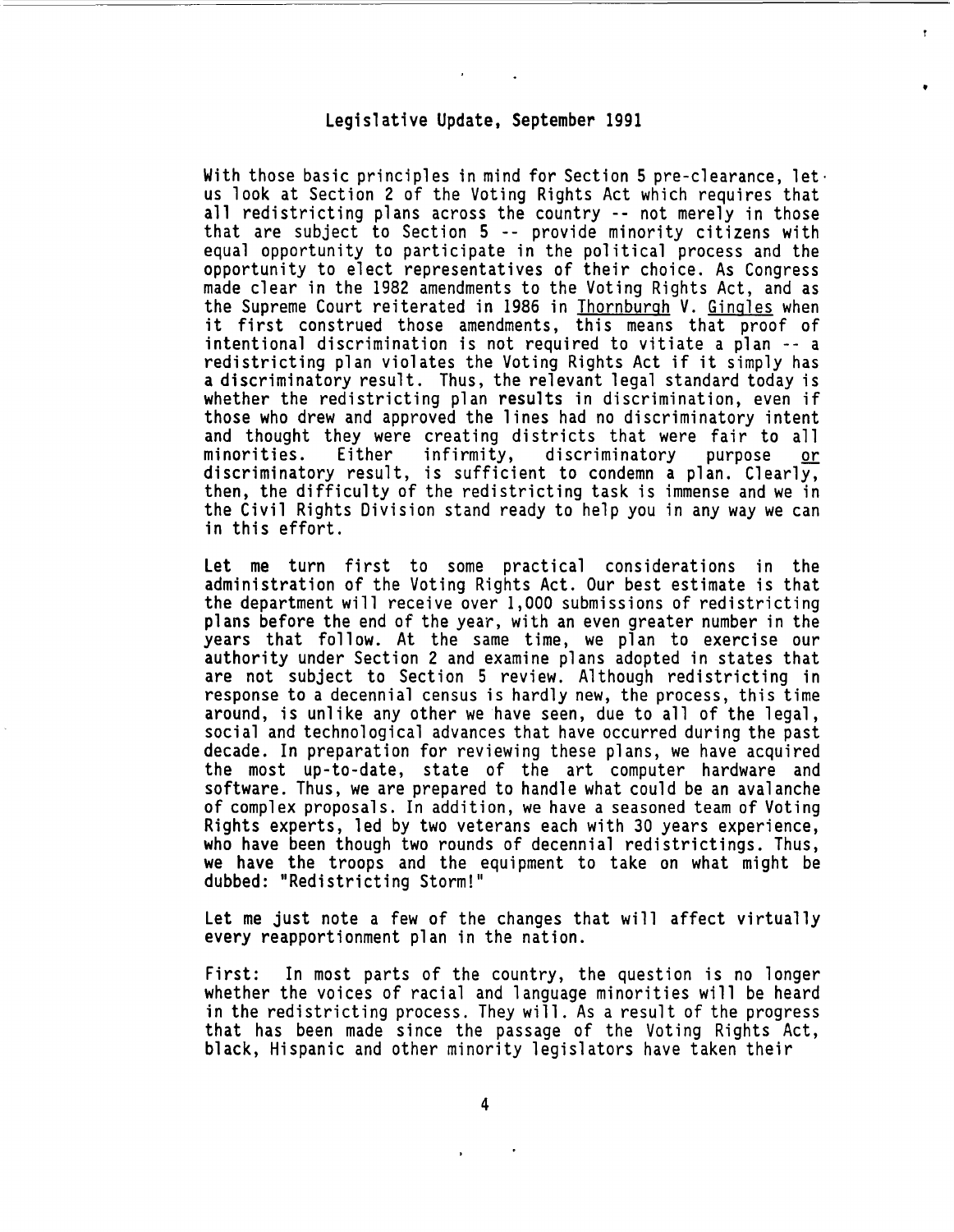rightful place firmly in the legislative halls that will fashion the political boundaries for the 1990's. Consider that in 1970, only 1,469 blacks held elective office. By January of 1990, there were five times that number of black elected official in this country. We<br>have already seen, from early submissions that the input of minority hegislators and their constituents affected redistricting proposals<br>and alternatives as they were developed and examined and debated.

Second: Due to the wonders of computer technology, legislators, as well as those outside the legislative process, will have a much<br>wider selection of alternative districting plans than in the past. These alternative plans will be susceptible to faster and more specific political analysis, not only by legislative players, but also by those players on the outside trying to influence the process. Everyone involved will have access to more knowledge about the political and racial implications of every redistricting option. And the states must be prepared to explain and defend their plans in light of that heightened scrutiny. That means justifying their rejection of certain alternatives as well as the adoption of a specific plan. Every group or any concerned citizen with a home computer and basic software will be able to draw its own alternative plan. Moreover, all will have access to sophisticated programs and<br>illustrative graphics ready to reveal the political and minority illustrative graphics ready to reveal the political and minority<br>impact of every permutation that you do -- or do not -- consider. Move a district line one block north or one block south and I assure you that someone will have a color chart and tables of statistics to show the impact. And you'll see similar presentations analyzing the failure to move that same district line one block north or south.

Third: The substantive standards for enforcing Section 5 clearance of the Voting Rights Act have become clearer. We have gone through two sets of decennial redistrictings under the act and have received guidance from the courts on how the 1982 amendments to Section 2 apply to redistricting plan. The Supreme Court's landmark decision<br>in Thornburg V. Gingles provides exhaustive guidance on interpreting the Voting Rights Act. And in 1987, the department issues guidelines under Section 5 detailing the substantial standards we apply.

Basically, these guidelines set forth three inquiries that we pursue in our Section 5 analysis. First, we ask whether the jurisdiction has met its burden to prove that the plan does not have a retrogressive effect, that is, that the plan does not reduce minority voting strength from the level that minorities enjoyed under the prior plan. As a practical matter, we see few if any plans that are retrogressive.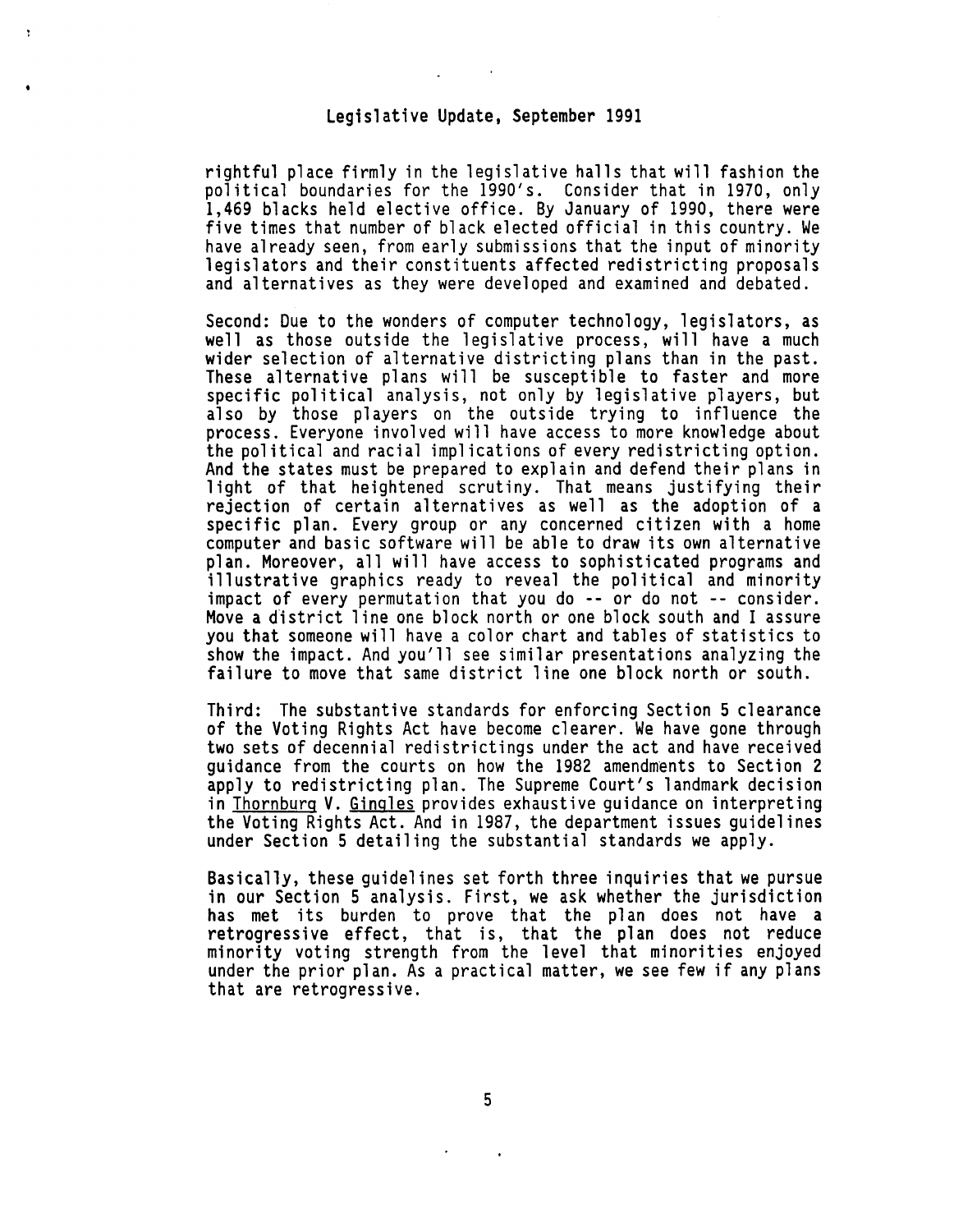Second, we ask whether the jurisdiction has proven that the plan was not motivated, in whole or in part, by a racially discriminatory purpose. Because the concept of discriminatory purpose is so central to our work, let me pause here for a minute and explain what I mean. A discriminatory purpose means a design or desire to restrict a minority group's voting strength, that is, the ability of that group to elect candidates of its choice, below the level which that minority group might otherwise have enjoyed. Discriminatory purpose does not mean racial animus. As Judge Kozinski of the 9th Circuit noted in the Garza case, legislators who harbor no ill will at all toward minorities would nevertheless be engaging in purposeful discrimination if they fragmented a minority community in order to protect incumbents who might be voted out of office if the minority voters were able to elect the candidates of their choice.

On the other hand, discriminatory purpose does not mean the intentional adoption of a plan that gives a minority group control of less than a proportional or maximum number of districts. A<br>minority group is not automatically entitled to a proportional redistricting plan. Disparate effects alone, even when they are totally foreseen, do not equal discriminatory purpose under Section 5, although they may be a problem under Section 2.

Disparate effects, however, do need to be explained in a Section 5 submission so that we can be sure that the state has satisfied its burden of proving the absence of racially discriminatory purpose. If, for example, a minority group's proposed plan is rejected, we must be satisfied that the jurisdiction made its decision for a valid, non-racial reason and that the plan was not rejected because it was favorable for the minority group.

Third, we ask whether the jurisdiction's plan clearly violates Section 2 of the act under the standards set forth by Congress and the courts.

Without attempting to be exhaustive, let me just outline for you some of the redistricting practices we look for in deciding whether there may be a violation of the Voting Rights Act:

- Packing a racial or ethnic minority group into only one district where that minority might have been able to elect candidates in two or three less concentrated districts.
- 2. The obverse side of that issue: Fragmenting or splitting a geographically compact minority group into two or more<br>districts where they will constitute an electoral minority.
- 3. Reducing the percent of minorities in a district where the minority voters have previously been able to elect candidates of their choice by only a very slim margin.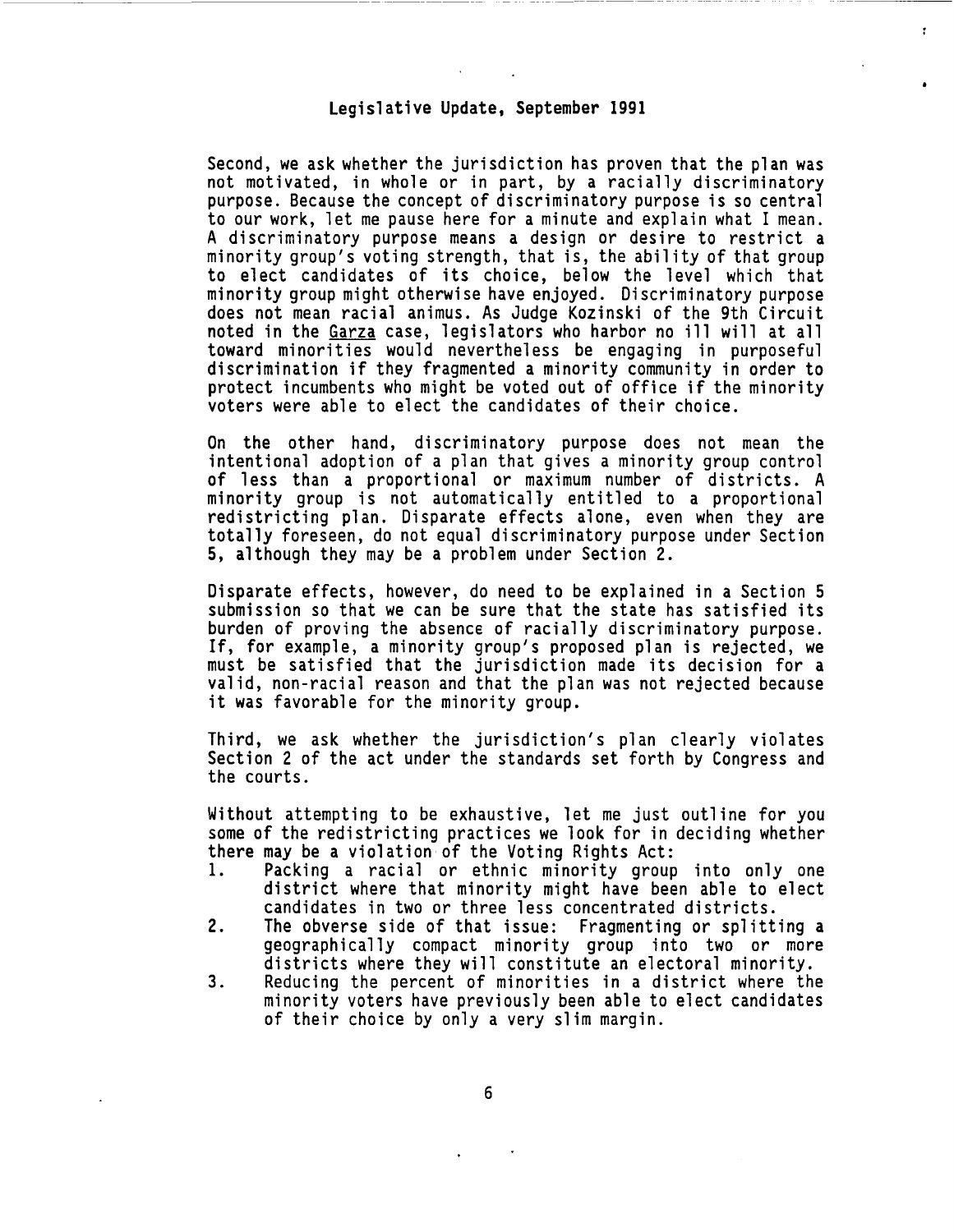$\mathbf{r}$ 

- 4. Maintaining the re-election chance of those in control of the redistricting processing by preserving the old district lines to the greatest extent possible at the expense of minority voters.
- 5. Altering district boundaries to shore up, for the majority group, previously marginal or competitive districts where minority voters were almost, but not quite, able to elect a preferred candidate.
- 6. In open districts, where there is no incumbent, drawing the boundaries of the district so that the minority group is at a distinct disadvantage in electing its preferred candidate.
- 7. Inexplicably deviating from the redistricting criteria that the state claims it used in drawing the boundary lines.
- 8. Excluding minority groups from the process of drawing the plan, or merely paying "lip service" to them by soliciting, but then ignoring, the minority groups's input and then providing no rationale for rejecting the minority group's<br>redistricting proposal, and, finally,<br>9. The unexplained or arbitrary use of multi-member districts.
- 

This is neither a hard-and-fast list nor an exhaustive one. I offer it merely as a helpful guide in evaluating redistricting plans. Many<br>plans that suffer from one or more of those indicators may be accepted; but the presence of too many should lead you to re-examine the impact that a proposed plan may have. It is my hope that the states will insist that any plan submitted to them for consideration complies with the Voting Rights Act.

Let me describe some recent decisions that we have made under Section 5 which illustrate how we apply the principles I have just outlined.

In Louisiana, the proposed maps for the State House and Senate fragmented black population concentrations in two areas in the community that would have kept those concentrations intact and created viable minority districts. We interposed an objection because our analysis revealed that, on balance, the evidence as to each of these areas suggested that the legislature's decisions had been motivated by a desire to protect incumbents at the expense of minority representation. Obviously, protecting incumbents is not illegal in and of itself, but the law is clear that it is not a valid reason for rejecting feasible alternatives that would give minority voters an opportunity to elect candidates of their choice. Again, as Judge Kozinski noted in the Garza case, "Where, as here, the record shows that racial or ethnic communities were split to assure a safe seat for an incumbent, there is a strong inference -indeed a presumption -- that this was the result of intentional discrimination..." /3/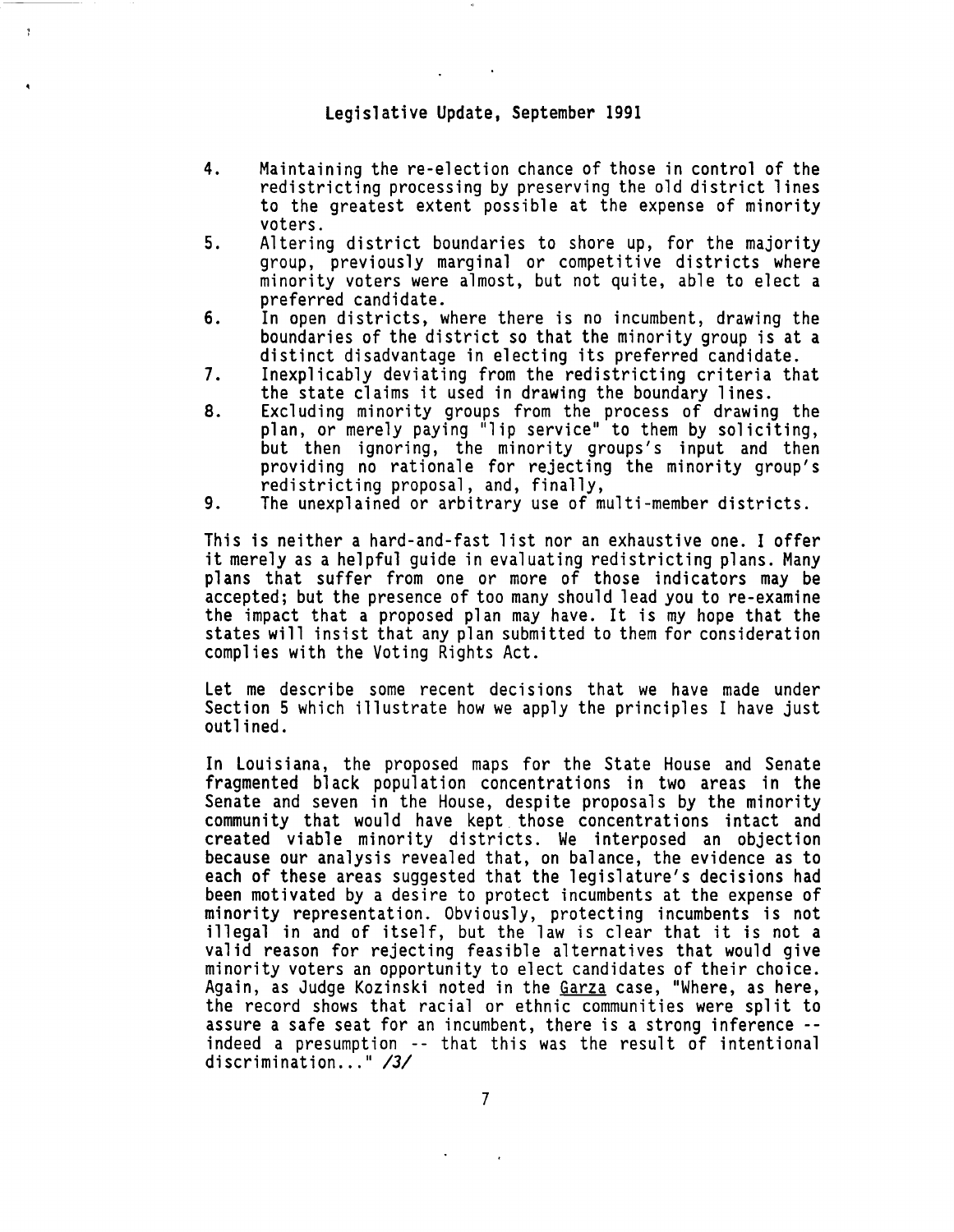But these calls can be close ones. In another area of the Senate plan in Louisiana we did not object to the state's rejection of a proposed minority district in Jefferson Parish. It appeared that, among other things, the proposed district would have had an odd, somewhat tortured shape; its creation would have divided the community of Algiers among three districts, even though Algiers had traditionally been maintained in a single district and the people of Algiers wanted it to remain that way. It would not be appropriate to say the Legislature in that instance acted with an invidious racial purpose.

Last Sunday evening, the Louisiana Legislature passed, and Gov. Roemer, signed new plans for each House and we are currently reviewing them with an eye toward the legislative election scheduled for this October.

In Mississippi, we objected to the plans for the state House and Senate because the evidence indicated that the Legislature had deliberately fragmented black population concentrations in order to dilute minority voting strength. In reaching this conclusion, we relied in part on the fact that compact and contiguous minority<br>districts could easily have been created but were not and the Legislature had no plausible, non-racial explanation for its actions. We also relied on evidence that support for the submitted plans and opposition to the principal alternative plans often were characterized by overt racial appeals.

In several instances, the state argued that its plan did in fact create viable minority districts where blacks comprised 60 percent or more of the voting age population. But raw numbers alone can be misleading. We looked, as we also do, behind the numbers to the underlying facts. We uncovered evidence that blacks in those districts would not be a majority of the likely voters. In one district, for example, a critical number of blacks were inmates in a state prison who, of course, cannot vote. In another, they were college students who would not be in the area at the time of the August primary. In others, critical numbers of blacks had low turnout rates because they lived in isolated rural areas, far from the polls and without cars or access to public transportation.

After our objection, the Mississippi Legislature failed to agree on<br>a new plan and a three-judge court was convened to fashion a map. That court, which is still working on a new districting plan, recently decided to hold elections in 1991 under the districting lines and to hold special elections under a new map in 1992.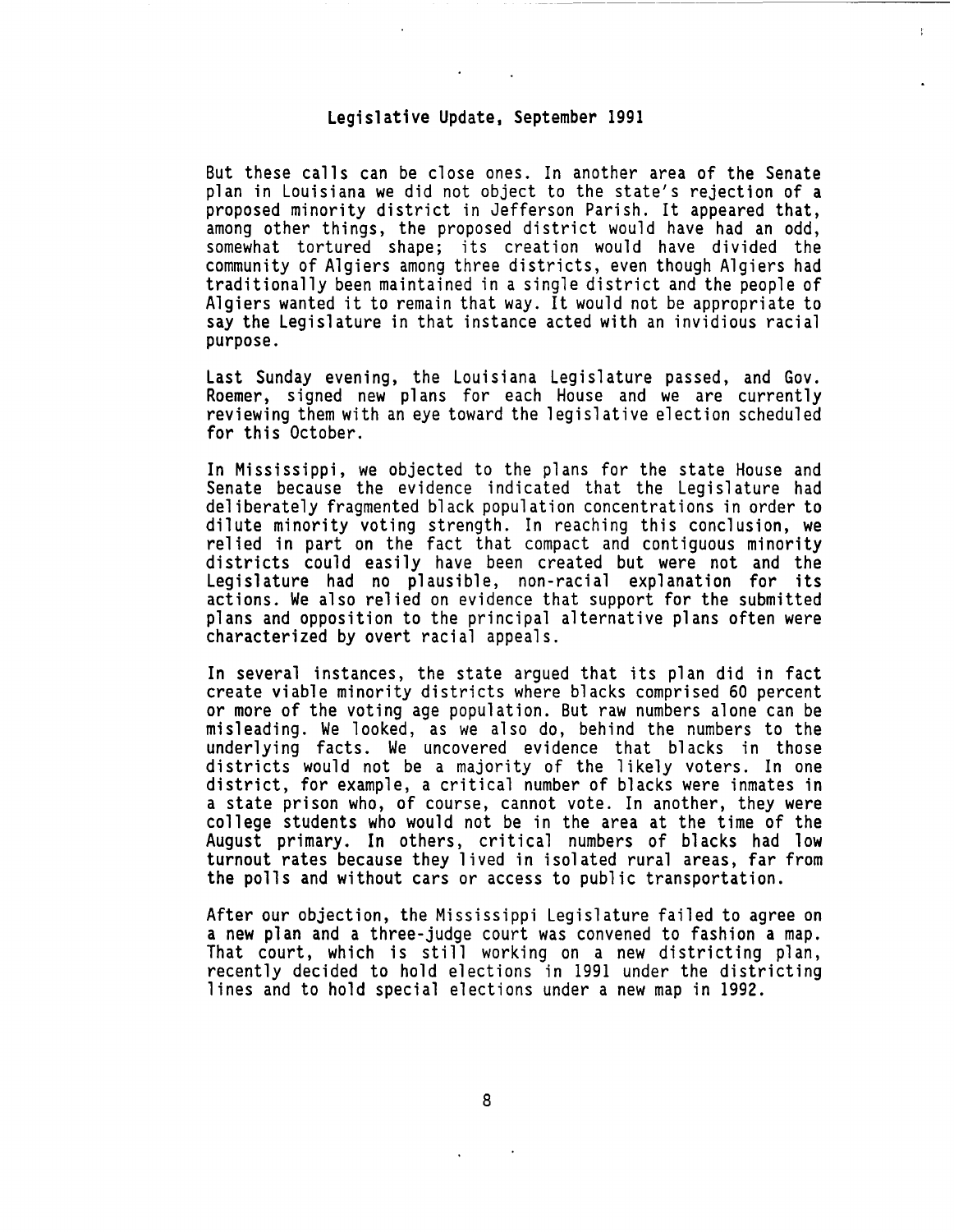In Virginia, the state plan created 11 minority House districts. Alternatives proposed by the NAACP, the Republican Party and the ACLU would have provided for 13 minority districts. The state's main justification for refusing to create the two additional districts was that the state plan had been drafted by the Legislative Black<br>Caucus. We were not convinced, however, that the decision to reject the two additional minority districts originated entirely with the Black Caucus or that their endorsement of the state plan negated the possibility of a deliberate design to protect incumbents at the expense of minority representation.

The state also argued that it had refused to create a proposed minority district in the Richmond area because the creation of that district would have endangered a minority incumbent in Richmond. Our analysis indicated that the minority incumbent would still have been in a viable minority district under the alternative plan -- albeit not one as much to her liking. Under those circumstances, we concluded that protection of the incumbent minority legislator was not a valid reason for rejecting an alternative that would have given minority voters outside of her district an opportunity to elect candidates of their choice.

Along the southern border of Virginia the circumstances were different and, although it was a close question, we concluded that the state did have valid reasons for not creating yet another proposed minority Senate district in the Danville area. Among other things, the district lines under the alternative plan for that area would have fractured two independent cities.

I should add that our objection in Virginia was very narrowly focused. The state was able to remedy the problem quickly and without disrupting other parts of its plan. We gave the state's revised submission priority attention and, I am happy to say, we were able to pre-clear it within 24 hours of its submission.

In New York City, the situation was not simply black and white. Rather, due to large numbers of Asians and Hispanics, the situation was black, brown, yellow and white, which immeasurably complicated our task and the task of the New York City districting commission. We found that blacks and Asians had been treated fairly but that Hispanic voting strength had been diluted, apparently as the result of an effort to augment black voting strength.

The proposed map for the New York City Council created only six<br>viable Hispanic districts out of a total of 51, even though Hispanics constituted approximately one quarter of the city's population -- but only 15 percent of the registered voters. There

9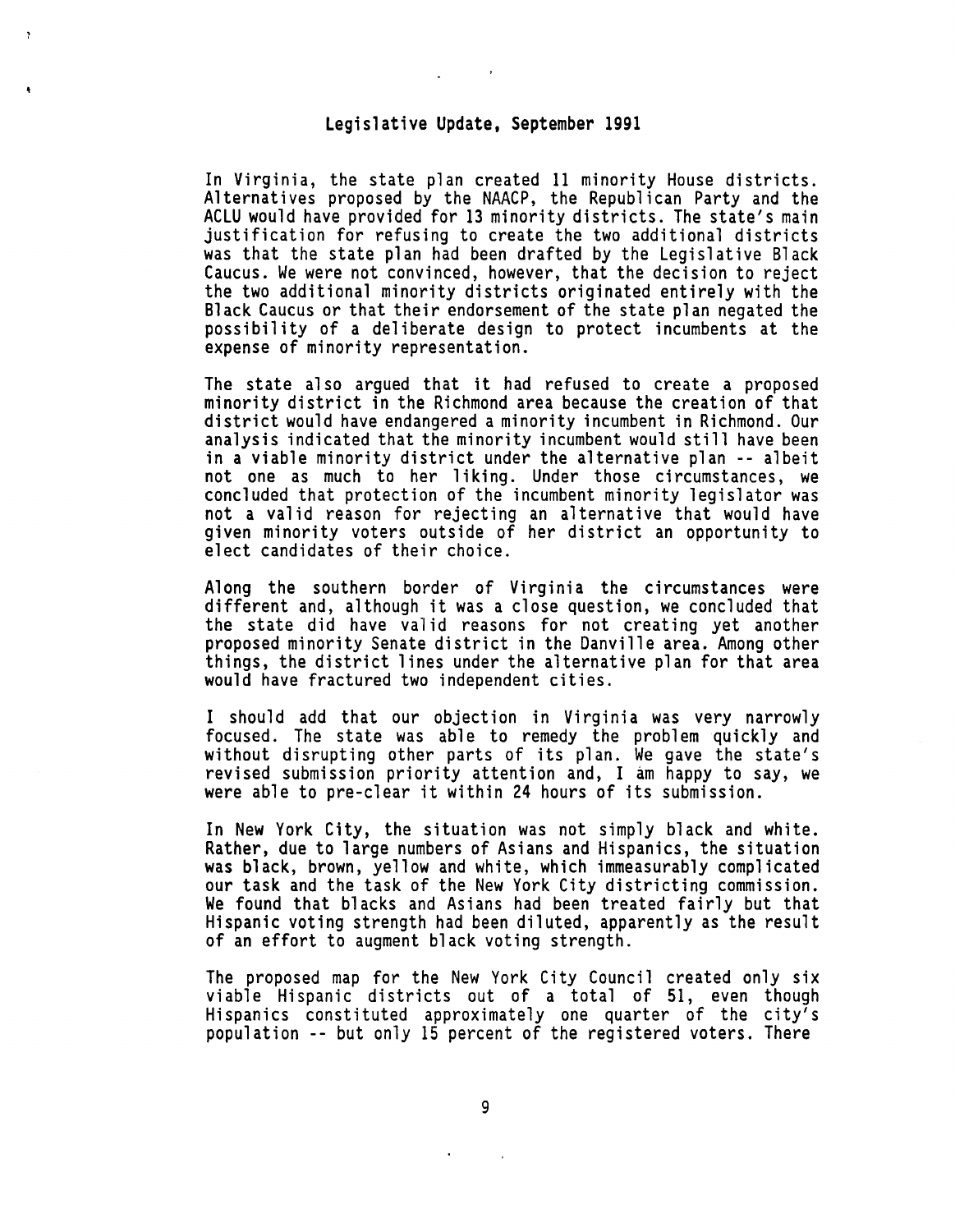were two other districts in which Hispanics constituted a majority of the voting age population but only a slim plurality of the registered voters. Our analysis indicated that there was a significant risk that Hispanics would not be able to elect candidates of their choice in those districts because of a number of factors, including their lower turnout rate.

These concerns had been brought to the attention of the districting commission by members of the Hispanic community but the districting commission had rejected proposals to add Hispanic voters to those districts. Our task was to decide whether the commission had been motivated, in whole or in art, by a discriminatory purpose or whether the commission had acted for a valid, non-racial reason. The commission argued that it has a valid reason, namely to avoid weakening Hispanic majorities in adjacent areas. Our analysis, however, revealed that changes could be made that would not endanger the adjacent Hispanic districts. There was also evidence that Hispanics had not been treated as fairly as other groups in the districting process and that the commission appeared to be making choices throughout its plan, including areas of the city not covered by Section 5, that consistently disfavored Hispanics. Based on the totality of the circumstances, we concluded that the commission did not have valid reasons for rejecting the proposals to strengthen the marginal Hispanic districts and giving the Hispanic voters in those districts a real opportunity to elect candidates of their choice. Accordingly, we interposed an objection.

Again, I would like to note that our objections in New York were very narrowly focused and easily remedied. Within a week, the without significantly disrupting the remainder of the plan. As was the case with Virginia, we gave the revised submission priority attention and we were able to pre-clear on the same day it was submitted.

Let me hasten to add that these examples are given not to highlight<br>the racial discrimination in Louisiana, or in Virginia, or in Mississippi or in New York City. Rather, I offer these examples merely to help guide you as you wrestle with various aspects of the very difficult process of redistricting in your own state.

In closing, let me say that we understand the problems that you face in attempting to devise and enact new districting plans. Census data may be late and not as complete or accurate as we all would like. Tight time frames will govern the redistricting process. Various interest groups and commentators will be pulling you in different directions as once. But I believe that together we can ensure that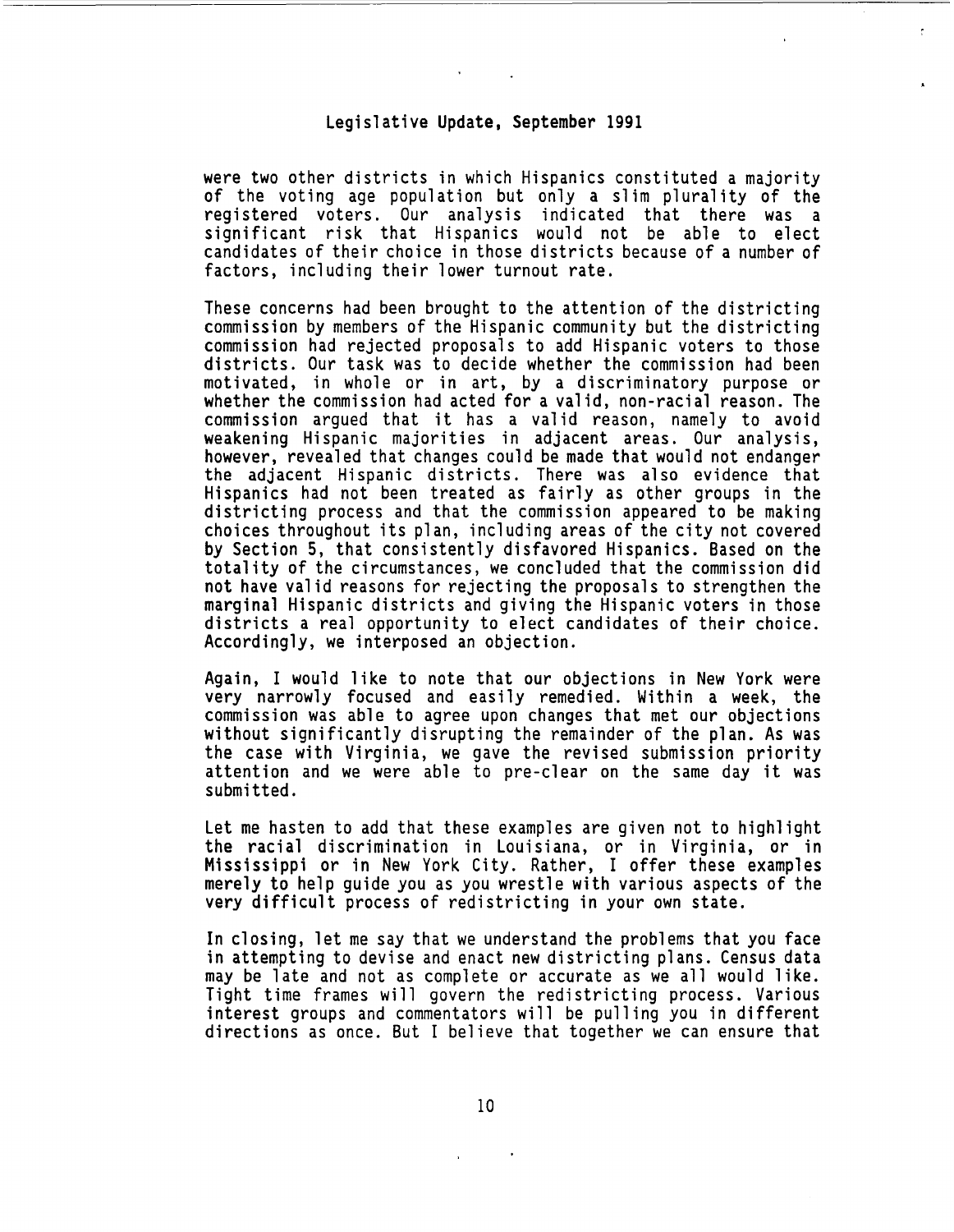$\ddot{\phantom{1}}$ 

the coming round of redistricting efforts will produce plans that<br>provide the full measure of fairness to racial and language minorities required by the Voting Rights Act and the Constitution.

As President Johnson said when the act was passed 26 years ago, discrimination in voting is a wrong which no American, in his heart, can justify. The right to vote is one which no American, true to our principles, can deny.

Let us all work hard -- and together -- to achieve that cherished goal. I think we can do it.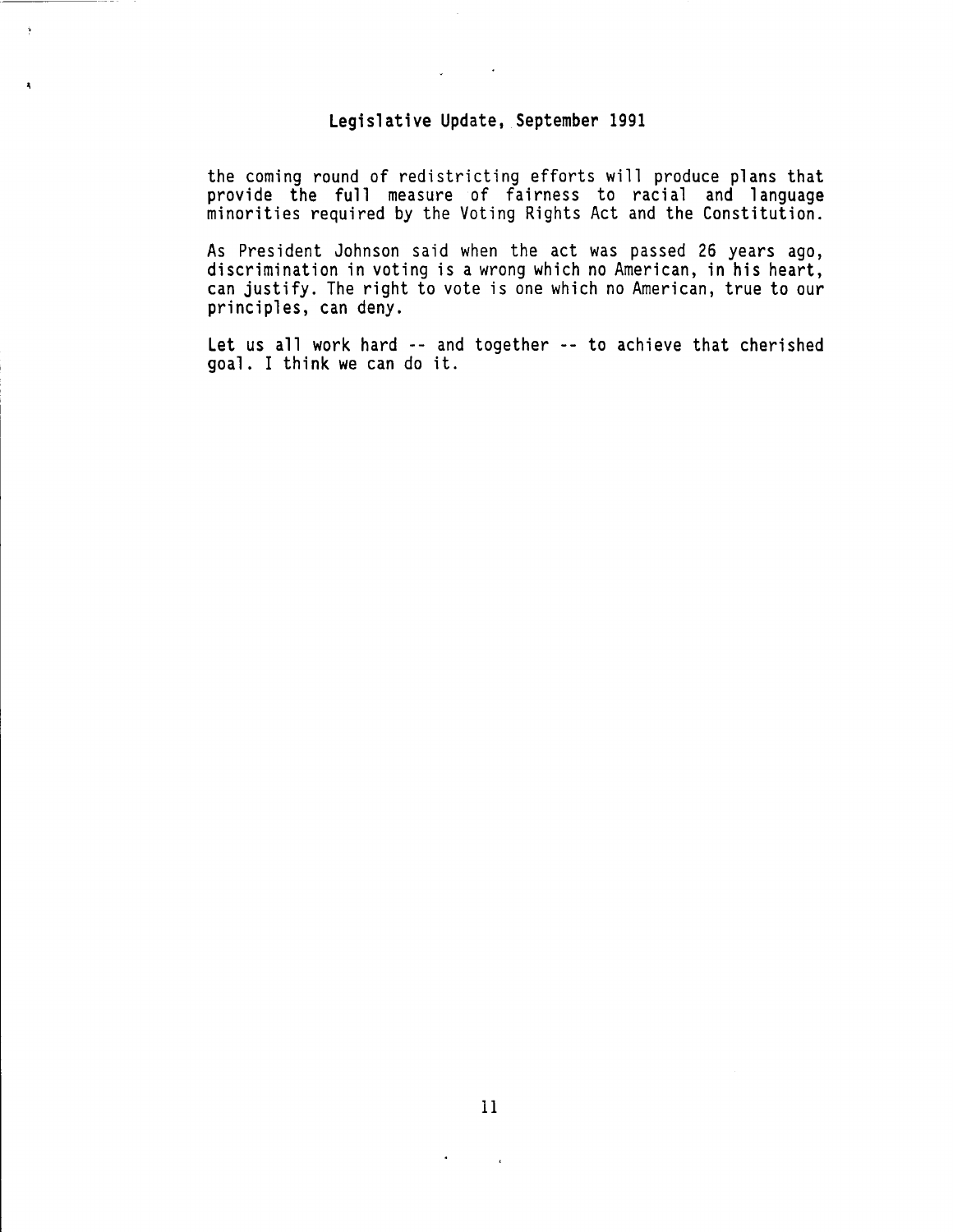#### *Footnotes*

- *1/ Covered states are Alabama, Arizona, Georgia, Louisiana, Mississippi, South Carolina, Texas and Virginia. In addition, New Mexico is covered by the pre-clearance requirement of Section 3 (c) as a result of litigation successfully challenging its post-1980 legislative redistricting plan.*
- *2/ Certain counties in the following states are covered: California, Florida, Michigan, New Hampshire, New York, North Carolina and South Dakota.*
- *3/ Garza v. County of Los Angeles, 918 F.2d 763 (9th Cir. 1990) (Opinion of Kozinski J. concurring in part and dissenting in part.)*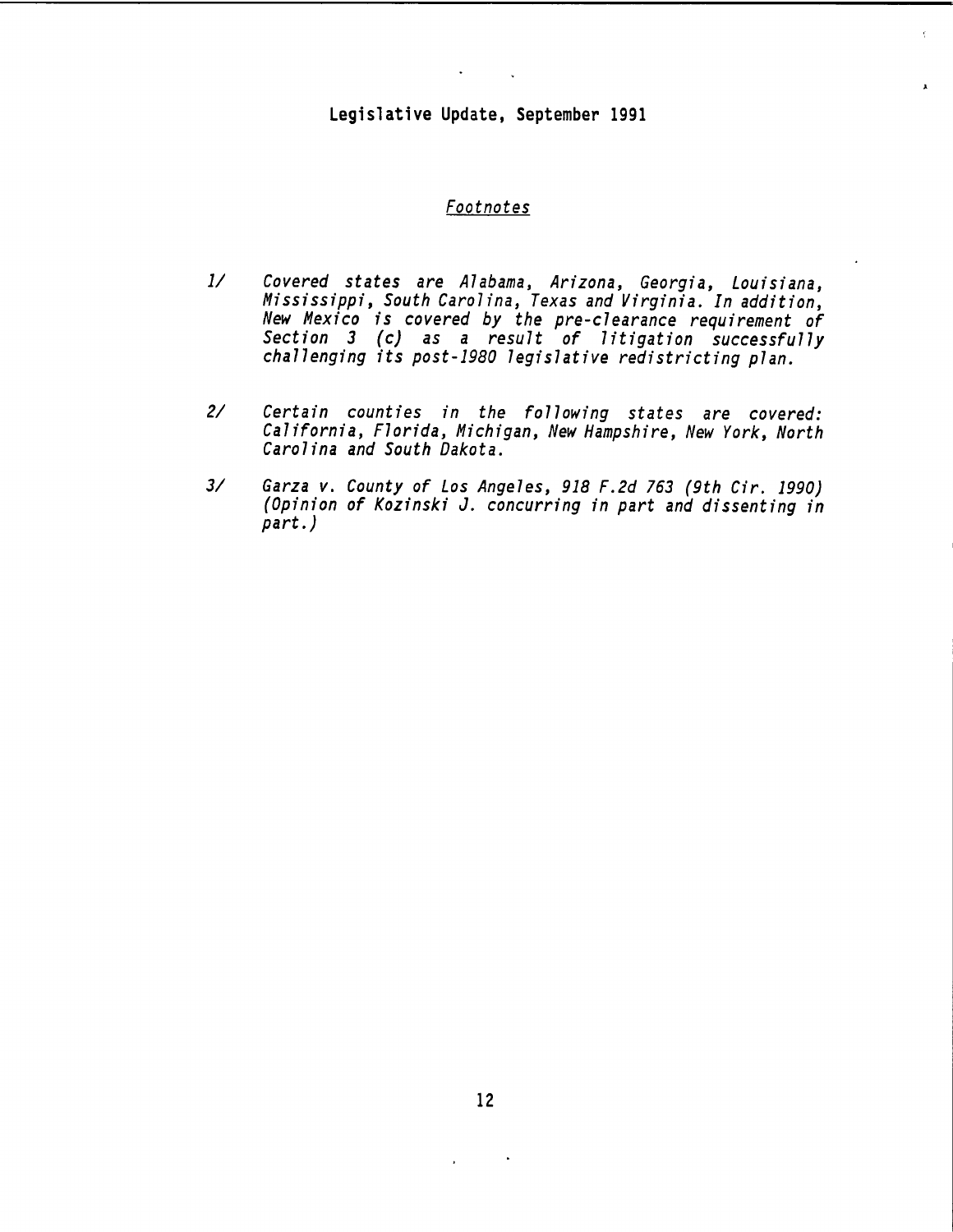### REDISTRICTING PROGRESS REPORT



Nota:

- e AK, DE, MT, ND, SD, VT, WY do not draw Congressional districts because they only have 1 representative
- <sup>e</sup> TX, NC and LA plans must be pre-cleared by U.S. Justice Department
- <sup>e</sup> As of August 5, 1991

Source: NCSL *Reapportionment Law Update,* Summer 1991